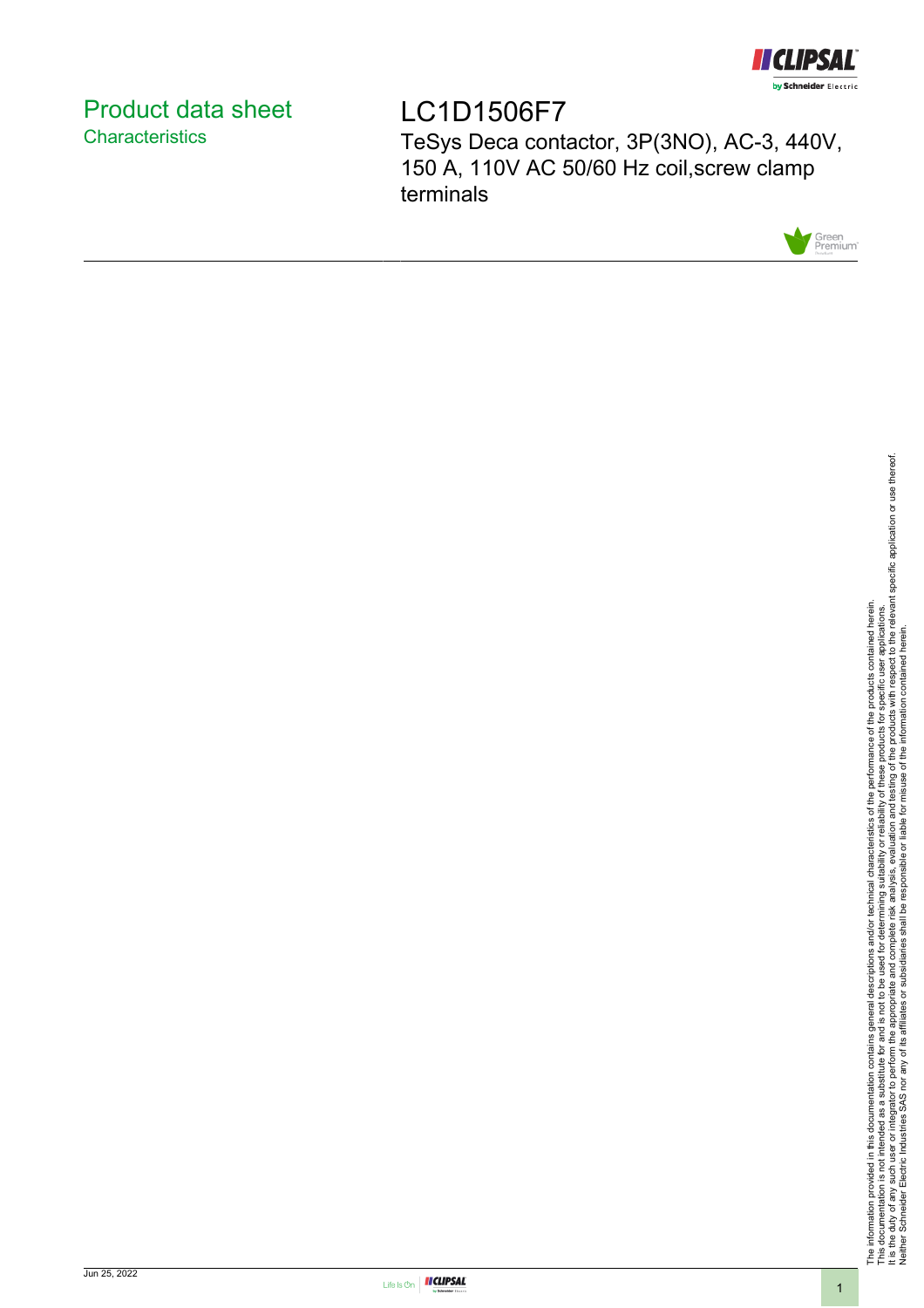

| Main                                           |                                                                                                                                                                                                                                                                                          |
|------------------------------------------------|------------------------------------------------------------------------------------------------------------------------------------------------------------------------------------------------------------------------------------------------------------------------------------------|
| Range                                          | TeSys                                                                                                                                                                                                                                                                                    |
| Product name                                   | TeSys D<br>TeSys Deca                                                                                                                                                                                                                                                                    |
| Product or component<br>type                   | Contactor                                                                                                                                                                                                                                                                                |
| Device short name                              | LC <sub>1</sub> D                                                                                                                                                                                                                                                                        |
| Contactor application                          | Motor control<br>Resistive load                                                                                                                                                                                                                                                          |
| Utilisation category                           | $AC-1$<br>$AC-4$<br>$AC-3$                                                                                                                                                                                                                                                               |
| Poles description                              | 3P                                                                                                                                                                                                                                                                                       |
| Power pole contact<br>composition              | 3 NO                                                                                                                                                                                                                                                                                     |
| [Ue] rated operational<br>voltage              | Power circuit: <= 1000 V AC 25400 Hz<br>Power circuit: <= 300 V DC                                                                                                                                                                                                                       |
| [le] rated operational<br>current              | 200 A (at <60 $^{\circ}$ C) at <= 440 V AC AC-1 for power<br>circuit<br>150 A (at $\leq 60$ °C) at $\leq$ 440 V AC AC-3 for power<br>circuit                                                                                                                                             |
| Motor power kW                                 | 40 KW at 220230 V AC 50/60 Hz (AC-3)<br>75 KW at 380400 V AC 50/60 Hz (AC-3)<br>80 KW at 415440 V AC 50/60 Hz (AC-3)<br>90 KW at 500 V AC 50/60 Hz (AC-3)<br>100 KW at 660690 V AC 50/60 Hz (AC-3)<br>75 KW at 1000 V AC 50/60 Hz (AC-3)<br>22 kW at 400 V AC 50/60 Hz (AC-4)            |
| Motor power HP (UL /<br>CSA)                   | 40 Hp at 200/208 V AC 50/60 Hz for 3 phases<br>motors<br>50 Hp at 230/240 V AC 50/60 Hz for 3 phases<br>motors<br>100 Hp at 460/480 V AC 50/60 Hz for 3 phases<br>motors<br>125 hp at 575/600 V AC 50/60 Hz for 3 phases<br>motors                                                       |
| Control circuit type                           | AC at 50/60 Hz                                                                                                                                                                                                                                                                           |
| [Uc] control circuit<br>voltage                | 110 V AC 50/60 Hz                                                                                                                                                                                                                                                                        |
| Auxiliary contact<br>composition               | 1 NO + 1 NC                                                                                                                                                                                                                                                                              |
| [Uimp] rated impulse<br>withstand voltage      | 8 kV conforming to IEC 60947                                                                                                                                                                                                                                                             |
| Overvoltage category                           | Ш                                                                                                                                                                                                                                                                                        |
| [Ith] conventional free<br>air thermal current | 200 A (at 60 °C) for power circuit                                                                                                                                                                                                                                                       |
| Irms rated making<br>capacity                  | 140 A AC for signalling circuit conforming to IEC<br>60947-5-1<br>250 A DC for signalling circuit conforming to IEC<br>60947-5-1<br>1660 A at 440 V for power circuit conforming to IEC<br>60947                                                                                         |
| Rated breaking capacity                        | 1400 A at 440 V for power circuit conforming to IEC<br>60947                                                                                                                                                                                                                             |
| [Icw] rated short-time<br>withstand current    | 250 A 40 °C - 10 min for power circuit<br>580 A 40 °C - 1 min for power circuit<br>1200 A 40 °C - 10 s for power circuit<br>1400 A 40 °C - 1 s for power circuit<br>100 A - 1 s for signalling circuit<br>120 A - 500 ms for signalling circuit<br>140 A - 100 ms for signalling circuit |
| Associated fuse rating                         | 10 A gG for signalling circuit conforming to IEC<br>60947-5-1<br>315 A gG at <= 690 V coordination type 1 for power<br>circuit<br>250 A gG at <= 690 V coordination type 2 for power<br>circuit                                                                                          |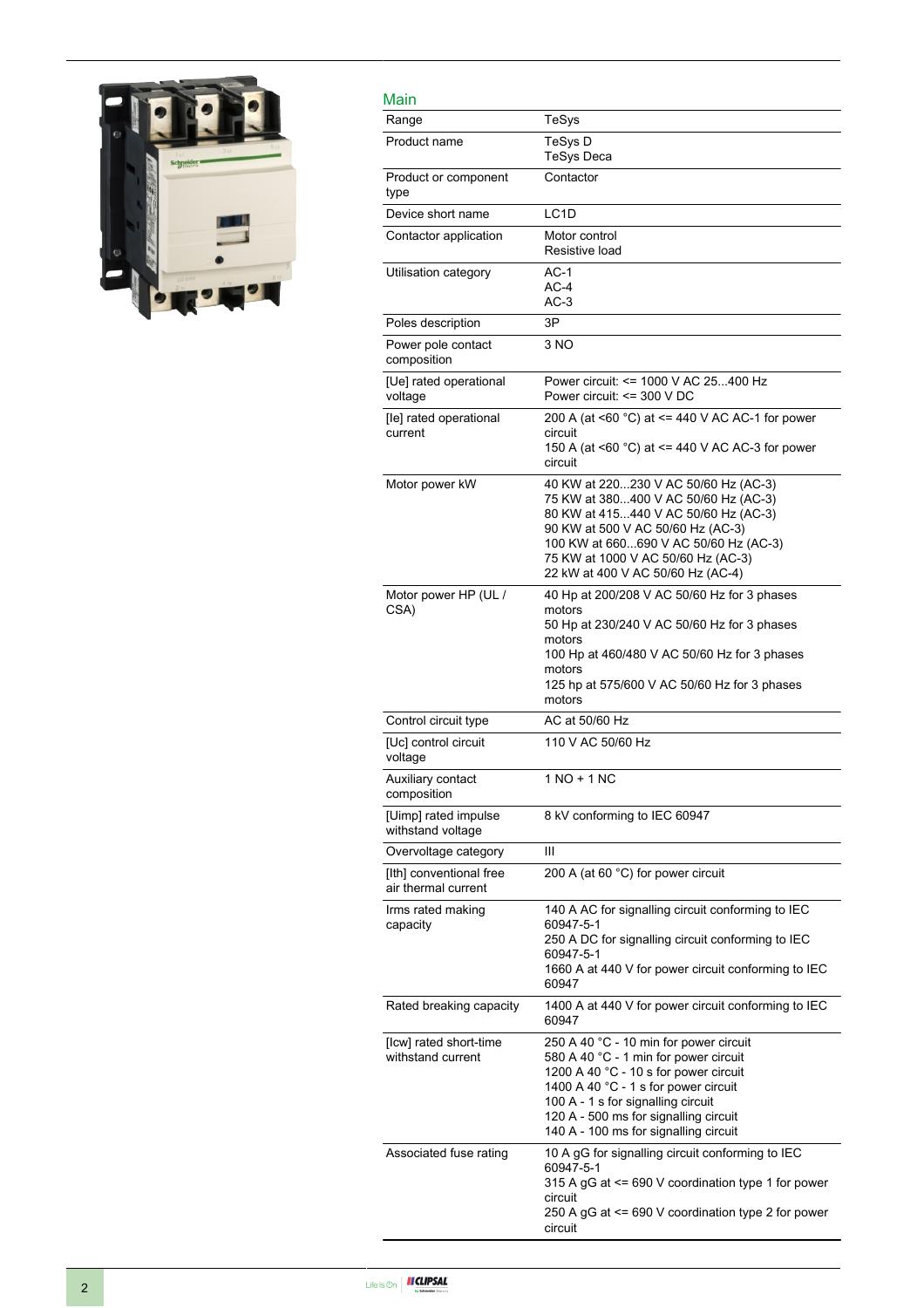| Average impedance                | 0.6 mOhm - Ith 200 A 50 Hz for power circuit                                                                                                                                                                                                                                                                                                                                                                                               |
|----------------------------------|--------------------------------------------------------------------------------------------------------------------------------------------------------------------------------------------------------------------------------------------------------------------------------------------------------------------------------------------------------------------------------------------------------------------------------------------|
| [Ui] rated insulation<br>voltage | Power circuit: 600 V CSA certified<br>Power circuit: 600 V UL certified<br>Power circuit: 1000 V conforming to IEC 60947-4-1<br>Signalling circuit: 690 V conforming to IEC 60947-1<br>Signalling circuit: 600 V CSA certified<br>Signalling circuit: 600 V UL certified                                                                                                                                                                   |
| <b>Electrical durability</b>     | 0.85 Mcycles 150 A AC-3 at Ue <= 440 V<br>1 Mcycles 200 A AC-1 at Ue <= 440 V                                                                                                                                                                                                                                                                                                                                                              |
| Power dissipation per<br>pole    | 24 W AC-1<br>13.5 W AC-3                                                                                                                                                                                                                                                                                                                                                                                                                   |
| Front cover                      | With                                                                                                                                                                                                                                                                                                                                                                                                                                       |
| Mounting support                 | Rail<br>Plate                                                                                                                                                                                                                                                                                                                                                                                                                              |
| Standards                        | CSA C22.2 No 14<br>EN 60947-4-1<br>EN 60947-5-1<br>IEC 60947-4-1<br>IEC 60947-5-1<br><b>UL 508</b>                                                                                                                                                                                                                                                                                                                                         |
| <b>Product certifications</b>    | <b>RINA</b><br>BV<br><b>CSA</b><br>LROS (Lloyds register of shipping)<br>GOST<br>UL<br>GL<br><b>DNV</b><br>CCC<br><b>UKCA</b>                                                                                                                                                                                                                                                                                                              |
| Connections - terminals          | Control circuit: lugs-ring terminals (external<br>diameter: 8 mm)<br>Power circuit: lugs-ring terminals (external diameter:<br>25 mm)<br>Power circuit: bars 1 cable(s) - busbar cross section:<br>$5 \times 25$ mm                                                                                                                                                                                                                        |
| <b>Tightening torque</b>         | Control circuit: 1.2 N.m - on lugs-ring terminals - with<br>screwdriver flat Ø 6 mm M3.5<br>Control circuit: 1.2 N.m - on lugs-ring terminals - with<br>screwdriver Philips No 2 M3.5<br>Power circuit: 12 N.m - on lugs-ring terminals<br>hexagonal screw head 13 mm M8<br>Power circuit: 12 N.m - on bars hexagonal screw<br>head 13 mm M8<br>Control circuit: 1.2 N.m - on lugs-ring terminals - with<br>screwdriver pozidriv No 2 M3.5 |
| Operating time                   | 2035 ms closing<br>4075 ms opening                                                                                                                                                                                                                                                                                                                                                                                                         |
| Safety reliability level         | B10d = 1369863 cycles contactor with nominal load<br>conforming to EN/ISO 13849-1<br>B10d = 20000000 cycles contactor with mechanical<br>load conforming to EN/ISO 13849-1                                                                                                                                                                                                                                                                 |
| Mechanical durability            | 8 Mcycles                                                                                                                                                                                                                                                                                                                                                                                                                                  |
| Maximum operating rate           | 1200 cyc/h 60 °C                                                                                                                                                                                                                                                                                                                                                                                                                           |

# **Complementary**

| Coil technology                 | Built-in bidirectional peak limiting diode suppressor                                                                                       |
|---------------------------------|---------------------------------------------------------------------------------------------------------------------------------------------|
| Control circuit voltage limits  | 0.30.5 Uc (-4070 °C): drop-out AC 50/60 Hz<br>0.81.15 Uc (-4055 °C): operational AC 50/60 Hz<br>11.15 Uc (5570 °C): operational AC 50/60 Hz |
| Inrush power in VA              | 280350 VA 60 Hz cos phi 0.9 (at 20 °C)<br>280350 VA 50 Hz cos phi 0.9 (at 20 °C)                                                            |
| Hold-in power consumption in VA | 218 VA 60 Hz cos phi 0.9 (at 20 °C)<br>218 VA 50 Hz cos phi 0.9 (at 20 °C)                                                                  |
| Heat dissipation                | 34.5 W at 50/60 Hz                                                                                                                          |
| Auxiliary contacts type         | Type mechanically linked 1 NO + 1 NC conforming to IEC 60947-5-1<br>Type mirror contact 1 NC conforming to IEC 60947-4-1                    |
| Signalling circuit frequency    | 25400 Hz                                                                                                                                    |
| Minimum switching current       | 5 mA for signalling circuit                                                                                                                 |